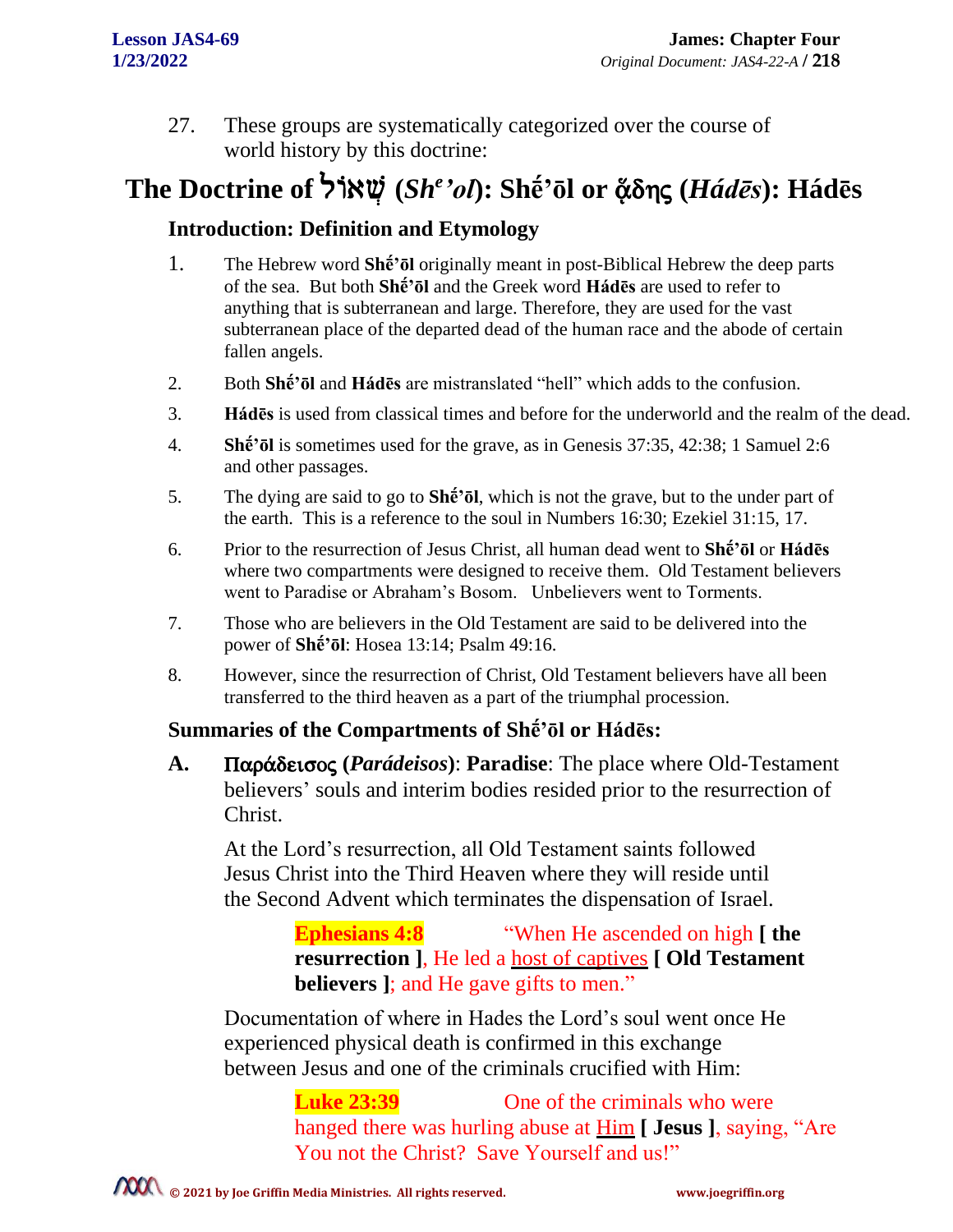**Luke 23:40** But the other answered, and rebuking him said, "Do you not even fear God, since you are under the same sentence of condemnation?

**v. 41** "and we indeed are suffering justly, for we are receiving what we deserve for our deeds; but this Man has done nothing wrong."

**v. 42** And he was saying, "Jesus, remember me when You come in Your kingdom!"

**v. 43** And He **[ Jesus ]** said to Him, "Truly **[** ἀμήν  $(*amén*)$ : equivalent to ἀληθώς (*alēthōs*): "truly; to speak **with certainty" ]** I say to you, today you shall be with Me in Paradise." (NASB)

Within what is referred to as Christianity, there is among its alleged followers those whose understanding of how a person is saved are both varied and sundried.

Some believe in the grace doctrine of faith alone in Christ alone for the imputation of salvation and eternal life.

Others insist that faith is not enough so that to confirm one's salvation, good works must follow. Yet, unless those works are inspired by the filling of the Holy Spirit and based on divine guidance from doctrinal absolutes, then those works are typified as being burned by fire. See 1 Corinthians 3:12–15.

The believer-criminal on a cross by Jesus could not perform any work. He was nailed to it. He could not dislodge himself in order to perform a work if he had thought it necessary to do.

What he could do was speak and this is what he said, "We are receiving what we deserve for our deeds; but this Man has done nothing wrong."

He then turned to Jesus and said, "Jesus, remember me when You come in Your kingdom." Jesus responded, "Today you will be with Me in Paradise."

## **B. The Great Gulf Fixed**

This describes a chasm in the earth that is associated with these compartments of **Hádēs**. It sits between Paradise and the compartment of Torments where unbelievers are sequestered awaiting their evaluation in eternity future.